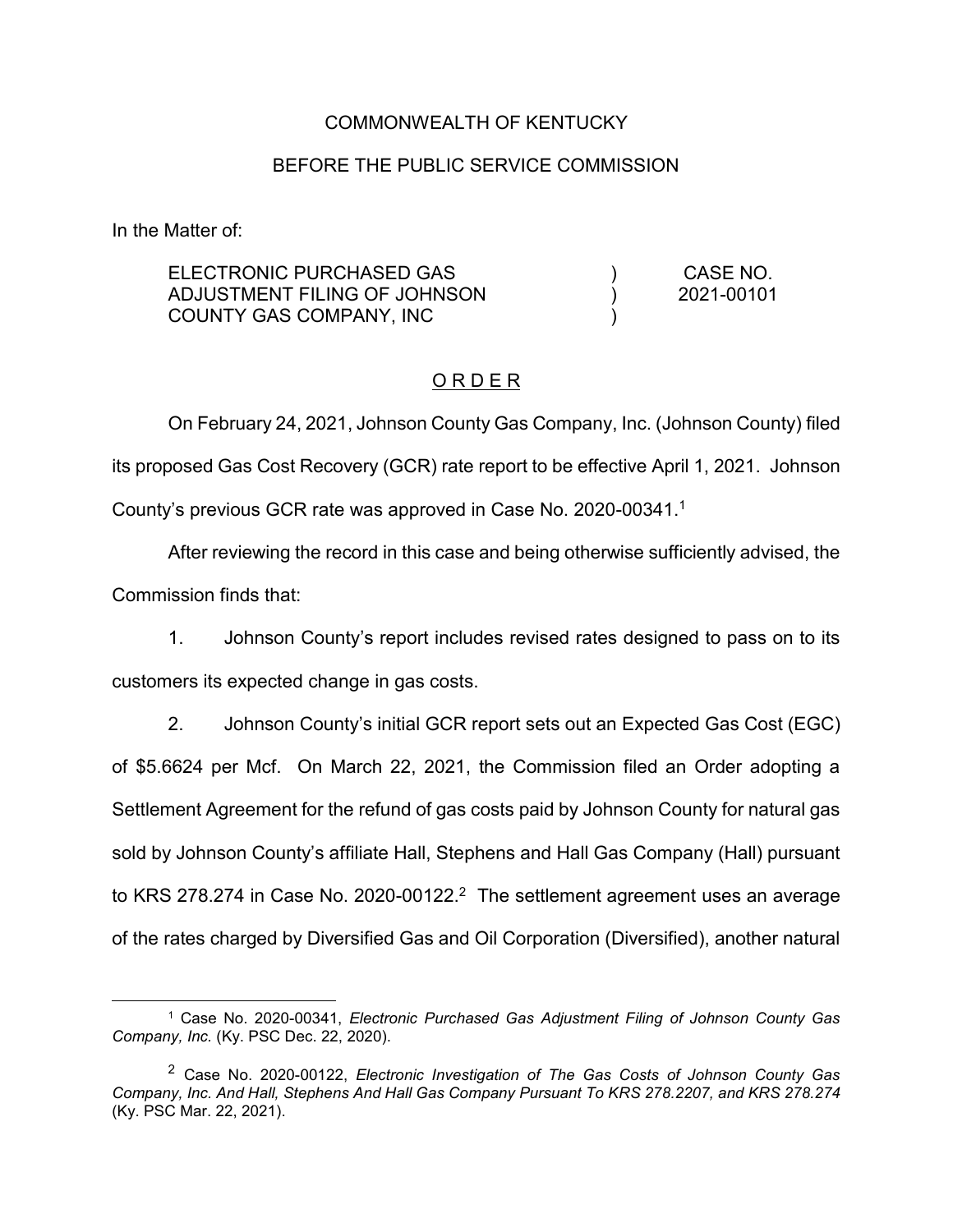gas supplier to Johnson County, to represent the difference in price had Johnson County purchased natural gas from a nonaffiliated supplier. The Commission finds that the \$4.65 per Mcf rate should be used in Johnson County's EGC for the rate used to determine the cost of Mcf purchased from Hall. This produces a Total Expected Cost of Purchases of \$55,597.37. Johnson County's corrected EGC is \$4.7462 per Mcf, which is a decrease of \$.6272 per Mcf from its previous EGC of \$5.3734 per Mcf.

3. Johnson County's initial report sets out no Refund Adjustment.

4. Johnson County's initial report sets out a current quarter Actual Cost Adjustment (ACA) of \$1.0007 per Mcf. Johnson County did not use the total sales for 12 months ended December 31, 2020, of 11,714 Mcf when calculating its current quarter ACA. Correcting this produces a current quarter ACA of \$.3519 per Mcf. In calculating its total ACA, Johnson County erroneously included an incorrect amount of (\$1.1451) per Mcf for the Previous Quarter ACA. The correct Previous Quarter ACA is (\$.1037) per Mcf and was approved in Case No. 2020-00341.<sup>3</sup> Correcting this produces a total ACA of (\$.7932) per Mcf, which is an increase of \$.3519 per Mcf from its previous total ACA of (\$1.1451) per Mcf.

5. Johnson County's corrected GCR rate is \$3.9530 per Mcf, which is a decrease of \$.2753 per Mcf from its previous GCR rate \$4.2283 per Mcf.

6. The rates set forth in the Appendix to this Order are fair, just and reasonable and should be approved for service rendered by Johnson County on and after April 1, 2021.

 <sup>3</sup> Case No. 2020-00341, *Electronic Purchased Gas Adjustment Filing of Johnson County Gas Company, Inc.* (Ky. PSC Dec. 22, 2020).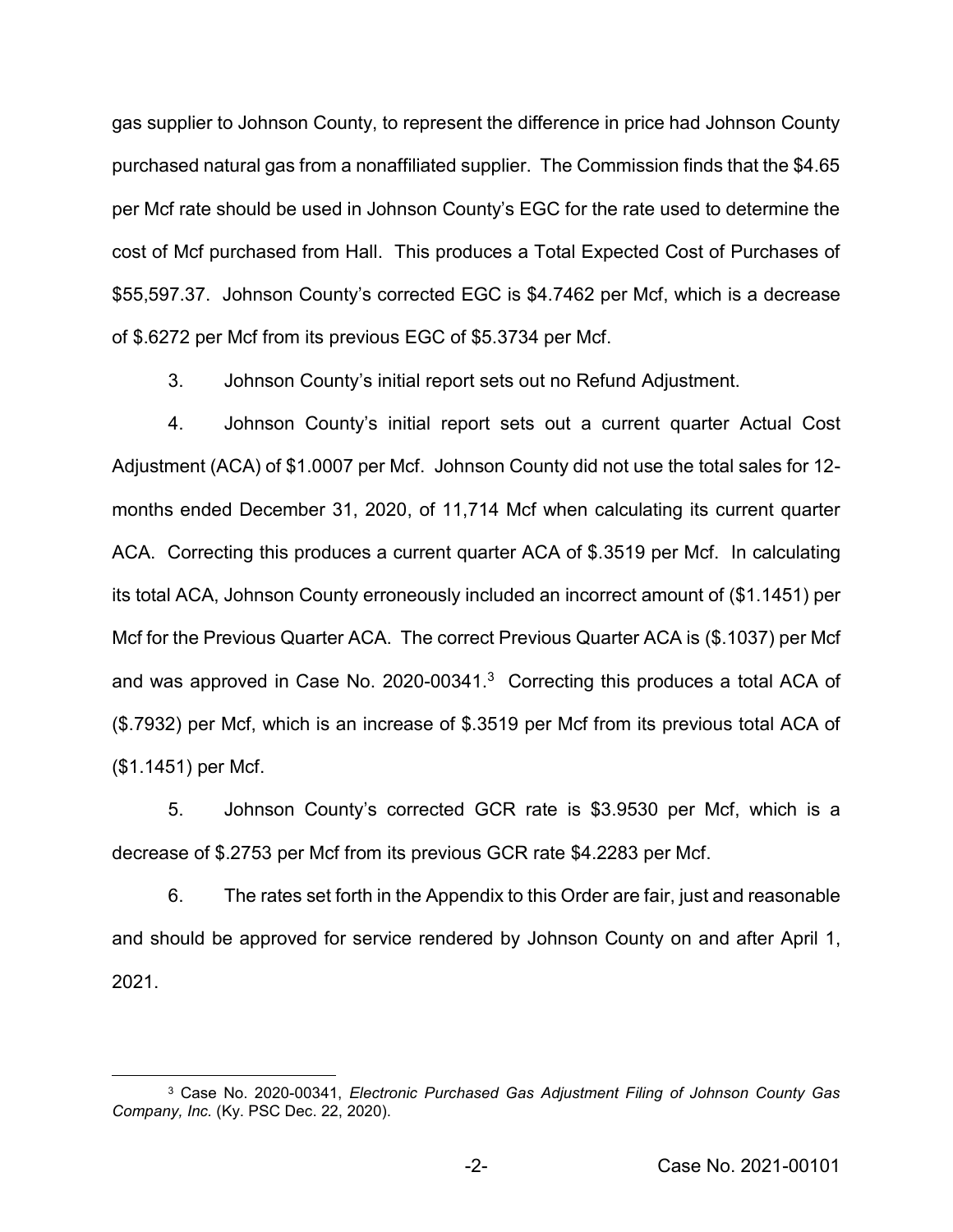7. To aid in the Commission's review of Johnson County's GCR reports, Johnson County should continue to submit all invoices it receives from its suppliers when it files its GCR rate reports. Johnson County should also notice the Commission should there be any changes to the natural gas contracts Johnson County has with its suppliers.

8. Should Johnson County purchase sustainable natural gas from a renewable source during the reporting period of any future GCR reports then the supplier, cost, and amount must be documented in its cover letter to the Commission.

IT IS THEREFORE ORDERED that:

1. The rates proposed by Johnson County are denied.

2. The rate set forth in the Appendix to this Order are approved for service rendered on and after April 1, 2021.

3. Johnson County shall submit all invoices received from its suppliers as part of all future GCR filings and shall notify the Commission should there be any changes in its natural gas contracts with its suppliers.

4. Within 20 days of the date of entry of this Order, Johnson County shall file with this Commission, using the Commission's electronic Tariff Filing System, revised tariff sheets setting out the rate approved herein and reflecting that it was approved pursuant to this Order.

5. This case is closed and removed from the Commission's docket.

-3- Case No. 2021-00101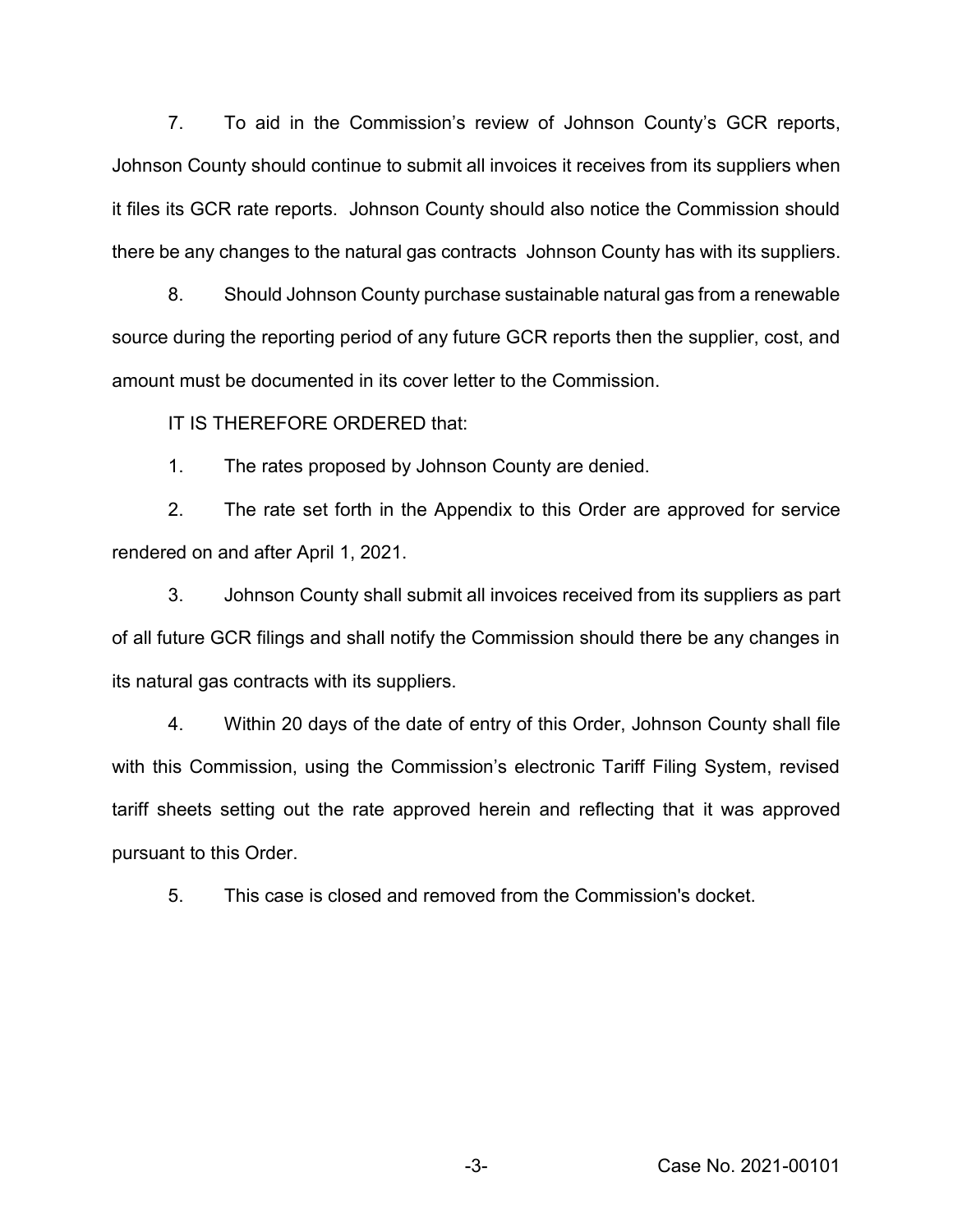By the Commission



ATTEST:

\_\_\_\_\_\_\_\_\_\_\_\_\_\_\_\_\_\_\_\_\_\_

Executive Director

Case No. 2021-00101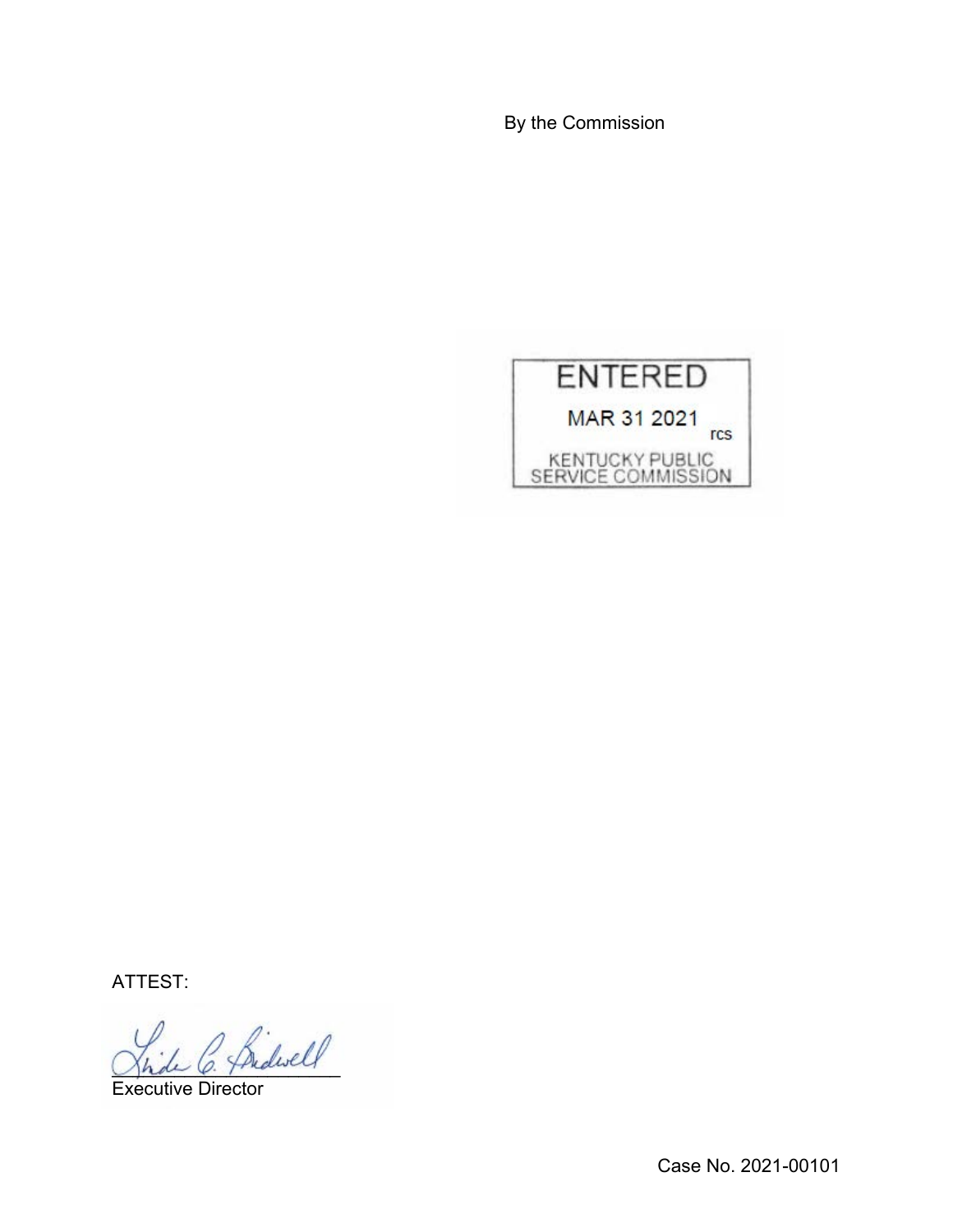# APPENDIX

# APPENDIX TO AN ORDER OF THE KENTUCKY PUBLIC SERVICE COMMISSION IN CASE NO. 2021-00101 DATED MAR 31 2021

The following rates and charges are prescribed for the customers in the area served by Johnson County Gas Company, Inc. All other rates and charges not specifically mentioned herein shall remain the same as those in effect under the authority of the Commission prior to the effective date of this Order.

### RATES:

### Residential and Commercial

|         |                  | <b>Gas Cost</b><br>Recovery |           |
|---------|------------------|-----------------------------|-----------|
| Monthly | <b>Base Rate</b> | Rate                        | Total     |
| All Mcf | \$8.6000         | \$3.9530                    | \$12.5530 |